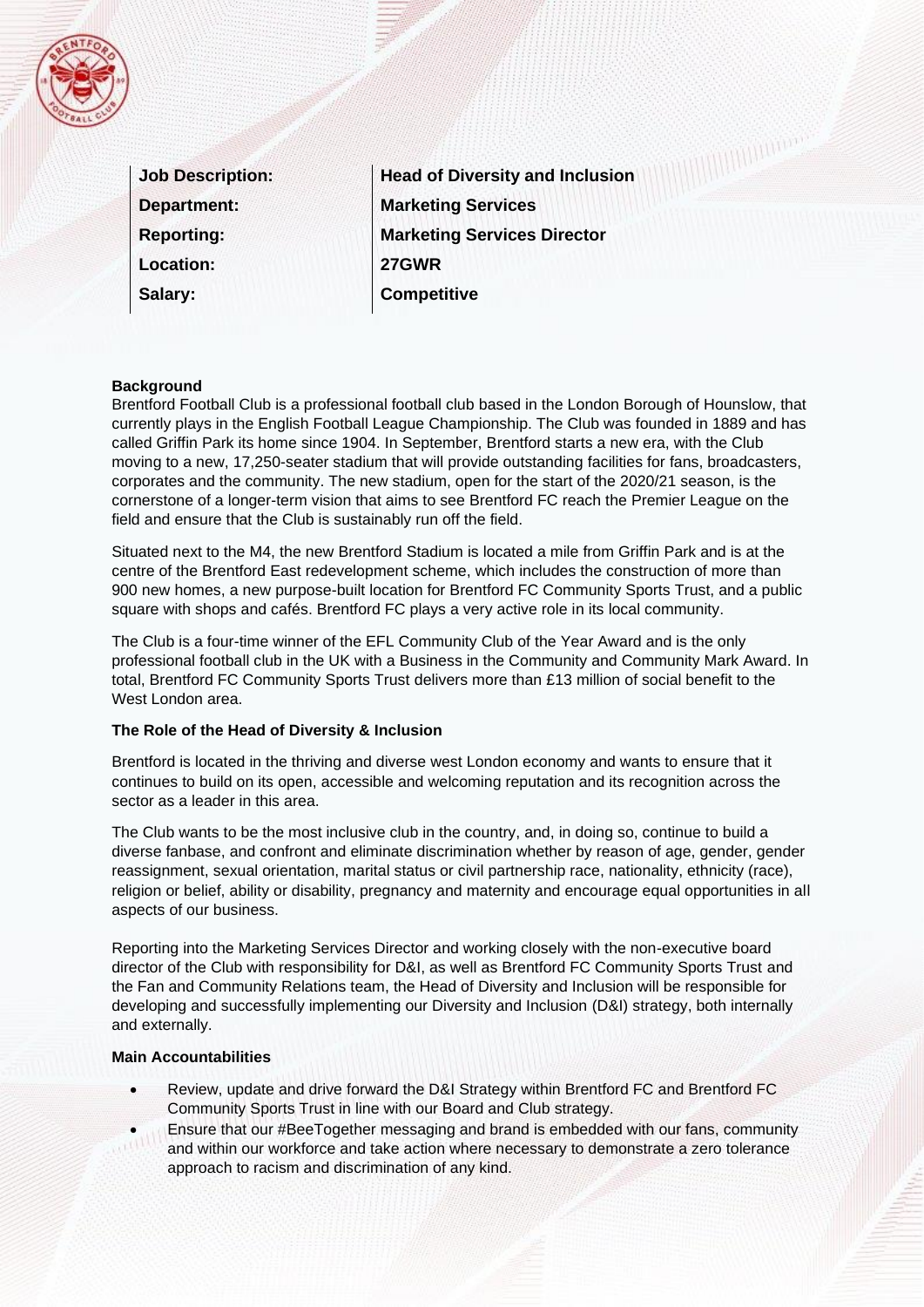

- Ensure that recruitment and retention strategies for fostering a diverse and inclusive workforce are always a key priority.
- Lead and direct the Inclusion Working Group to identify and deliver key improvements to support the short, medium- and long-term D&I strategy across both the Club and Trust, bringing together all the resources and people needed to achieve this.
- Develop and share events and milestones with both internal and external stakeholders to reflect and demonstrate the Club's commitment to continually improve D&I across the business
- Ensure the Club and Trust meet and exceed the relevant industry standards in this area including the English Football League (EFL) and English Football League Trust (EFLT) Equality Code and aim for compliance to Premier League Equality standards as we prepare ourselves to be Premier League ready.
- Set clear KPIs with challenging objectives to drive best practice both within the Club and the across the football industry as a whole.
- Share new ideas from D&I networks as well as innovate initiatives of your own to push the D&I agenda forward appropriately.
- Work together with our key partner, University of West London, and other key local stakeholders (with support from our Fan and Community Relations team and the Trust) to reach new fans within our diverse community.
- Develop and deliver D&I education and communication programmes for fan groups and across the Club, working with key organisations such as the EFL, the Football Association (FA), Kick it Out and others where appropriate.
- Develop relationships with grassroots clubs and organisations in line with the D&I strategy.
- Attend key industry events relating to diversity and inclusion on behalf of the Club with EFL, The FA, Kick it Out and others.
- Form strategic alliances with organisations representing key protected characteristics including Disability In Action, Level Playing Field, Women in Football, Sporting Equals, Stonewall, Pride in Football, Fare, Community Security Trust and Tell Mama, to ensure our programmes, education and fan experiences are diverse, represent our community and are best practice.
- Work with relevant internal teams to ensure our communications support the D&I strategy and that commercial opportunities are identified for both revenue and D&I purposes,
- Work with the Fan and Community Relations team and others to deliver a matchday experience for fans that meets our D&I vision.

## **General Club Accountabilities**

- To ensure compliance with all relevant Club policies, including health and safety policies and with specific reference to the data regulations (GDRP and PECR)
- To ensure compliance with all relevant legal, regulatory, ethical and social requirements
- To build and maintain good working relationships both internally and externally, maintaining a professional image at all times when representing Brentford FC
- To keep confidential any information gained regarding the Club and its personnel
- To maintain a flexible approach to work at all times